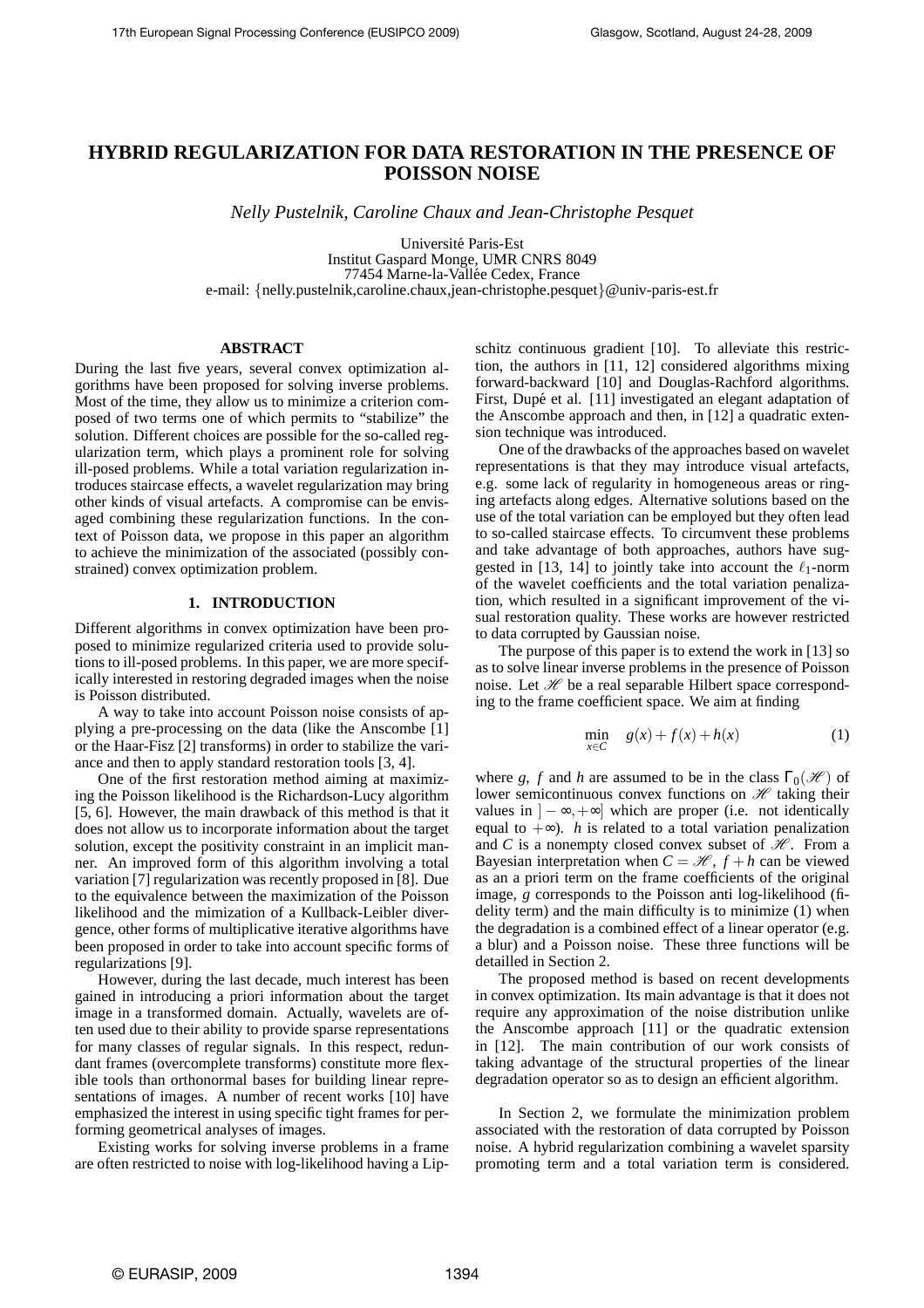The optimization algorithm used to solve this problem is also described based on the work in [13]. In Section 3, we briefly recall the definition of the proximity operator which is the building block of this algorithm. The main difficulty to be addressed here is that the proximity operator of the Kullback-Leibler divergence term does not have an explicit expression. A way of solving this problem is then proposed. Finally, in Section 4, we provide numerical examples as well as algorithm implementation details.

#### **2. PROBLEM FORMULATION**

The degradation model is the following,

$$
z = \mathscr{P}_{\alpha}(T\bar{y})
$$
 (2)

where  $\bar{y} \in \mathbb{R}_+^N$  is the original data of size *N* degraded by a non-negative valued convolutive operator *T* and contaminated by a Poisson noise with scaling parameter  $\alpha \in \mathbb{R}_+^*$ . The vector  $z \in \mathbb{N}^N \subset \mathscr{G} = \mathbb{R}^N$  represents the observed data.

#### **2.1 Frame representation**

In inverse problems, certain physical properties of the target solution  $\bar{y}$  are most suitably expressed in terms of the coefficients  $\bar{x} = (\bar{\xi}_k)_{k \in \mathbb{K} \subset \mathbb{N}}$  (where  $\mathbb{K} = \{1, \ldots, K\}$ ) of its representation  $\bar{y} = \sum_{k \in \mathbb{K}} \xi_k e_k$  with respect to a family of vectors  $(e_k)_{k \in \mathbb{K} \subset \mathbb{N}}$  in a Hilbert space  $\mathscr{G}$ . Recall that a family of vectors  $(e_k)_{k \in \mathbb{K}}$  in  $\mathscr G$  constitutes a frame if there exist two constants  $\nu$  and  $\overline{\nu}$  in  $]0,+\infty[$  such that

$$
(\forall y \in \mathscr{G}) \underline{\nu} ||y||^2 \le \sum_{k \in \mathbb{K}} |\langle y, e_k \rangle|^2 \le \overline{\nu} ||y||^2. \tag{3}
$$

The associated frame operator is the injective bounded linear operator

$$
F: \mathscr{G} \to \ell^2(\mathbb{K}): y \mapsto (\langle y, e_k \rangle)_{k \in \mathbb{K}}, \tag{4}
$$

the adjoint of which is the surjective bounded linear operator

$$
F^* \colon \ell^2(\mathbb{K}) \to \mathscr{G} \colon (\xi_k)_{k \in \mathbb{K}} \mapsto \sum_{k \in \mathbb{K}} \xi_k e_k. \tag{5}
$$

When  $\underline{v} = \overline{v} = v$  in (3),  $(e_k)_{k \in \mathbb{K}}$  is said to be a tight frame. In this case, we have

$$
F^* \circ F = \nu \mathrm{Id},\tag{6}
$$

where Id is the identity operator. A simple example of a tight frame is the union of *m* orthonormal bases, in which case  $v = \overline{v} = m$ . Considering a frame representation, Model (2) can be re-expressed as,

$$
z = \mathscr{P}_{\alpha}(TF^*\bar{x})\tag{7}
$$

where  $\bar{x}$  represents frame coefficients of the original data ( $\bar{y}$  =  $F^*\bar{x}$ ).

### **2.2 Convex optimization**

In the context of inverse problems, recent studies proposed to restore the original signal by solving a convex optimization problem of the form:

Find 
$$
\min_{x \in \mathcal{H}} \sum_{j=1}^{J} f_j(x)
$$
 (8)

where  $(f_j)_{1 \leq j \leq J}$  are functions of  $\Gamma_0(\mathcal{H})$  where  $\mathcal{H} = \mathbb{R}^K$ .

In restoration methods, *J* is usually equal to 2. One function is a smooth term related to the observation model and the second one is a regularization term. In the case of data degraded by a Poisson noise, a standard choice for the first function is a Kullback-Leibler divergence term [15]. More precisely, we employ the Kullback-Leibler divergence  $D_{\text{KL}}$ from  $TF^*x$  to *z*, for every  $x \in \mathcal{H}$ :

$$
D_{\text{KL}}(TF^*x, z) = \Psi(TF^*x) \tag{9}
$$

where,

$$
(\forall u = (u^{(n)})_{1 \le n \le N} \in \mathscr{G}), \qquad \Psi(u) = \sum_{n=1}^{N} \psi_n(u^{(n)}). \quad (10)
$$

and

$$
\psi_n(\upsilon) = \begin{cases}\n\alpha \upsilon - z^{(n)} + z^{(n)} \ln\left(\frac{z^{(n)}}{\alpha \upsilon}\right) & \text{if } z^{(n)} > 0 \text{ and } \upsilon > 0, \\
\alpha \upsilon & \text{if } z^{(n)} = 0 \text{ and } \upsilon \ge 0, \\
+\infty & \text{otherwise.} \n\end{cases}
$$

Concerning the regularization function, in [16, 17, 10] the authors consider a penalization in the wavelet domain corresponding to power functions of the coefficients with exponents  $p_k \in \{1, 4/3, 3/2, 2, 3, 4\}$ . Another type of regularization that can be envisaged employs a total variation measure. Recently, in [13], a hybrid regularization was proposed which gives good results in the context of an additive white Gaussian noise. We thus propose to use a similar compound regularization in the case when the data are corrupted by Poisson noise. In this context, Problem (1) is solved by setting  $g = \Psi \circ T \circ F^*$  where  $\Psi$  is defined by (10). The function  $f$  corresponds to the regularization term operating in the wavelet domain, which is chosen such that  $∀x = (x^{(k)})_{1 \le k \le K}$ ∈  $\mathcal{H}$ ,  $f(x) = \sum_{k=1}^{K} \phi_k(x^{(k)})$  where, for every  $k \in \{1, \ldots, K\}$ ,  $\phi_k$  is a finite function of  $\Gamma_0(\mathbb{R})$  such that  $\lim_{|x^{(k)}| \to +\infty} \phi_k(x^{(k)}) = +\infty$  and *h* represents a total variation term such that  $h =$  tv  $\circ$   $F^*$ , tv being the total variation operator defined in [13, Experiment 2]. Hence, the considered minimization problem in (1) becomes,

$$
\min_{x \in \mathcal{H}} D_{\text{KL}}(TF^*x, z) + \vartheta f(x) + \kappa \operatorname{tv}(F^*x) + \iota_C(x) \quad (11)
$$

where  $i_C$  is the indicator function of a closed convex set  $C$ (for example related to support or value range constraints) such that,

$$
(\forall x \in \mathcal{H}) \quad \iota_C(x) = \begin{cases} 0, & \text{if } x \in C; \\ +\infty, & \text{otherwise.} \end{cases} \tag{12}
$$

Throughout the paper, it is assumed that  $(TC^*) \cap ]0, +\infty[^N \neq 0]$  $\emptyset$  with  $C^* = F^*C = \{F^*x \mid x \in C\}.$ 

The nonnegative real parameters  $\vartheta$  and  $\kappa$  control the degree of smoothness in the wavelet and in the space domain, respectively. Notice that, when  $\vartheta = 0$ , the regularization reduces to the standard total variation penalization and that the approach we propose in this paper thus provides also an efficient numerical solution to such a more classical penalized optimization problem.

In the class of convex optimization methods, to the best of our knowledge, only one algorithm allows us to efficiently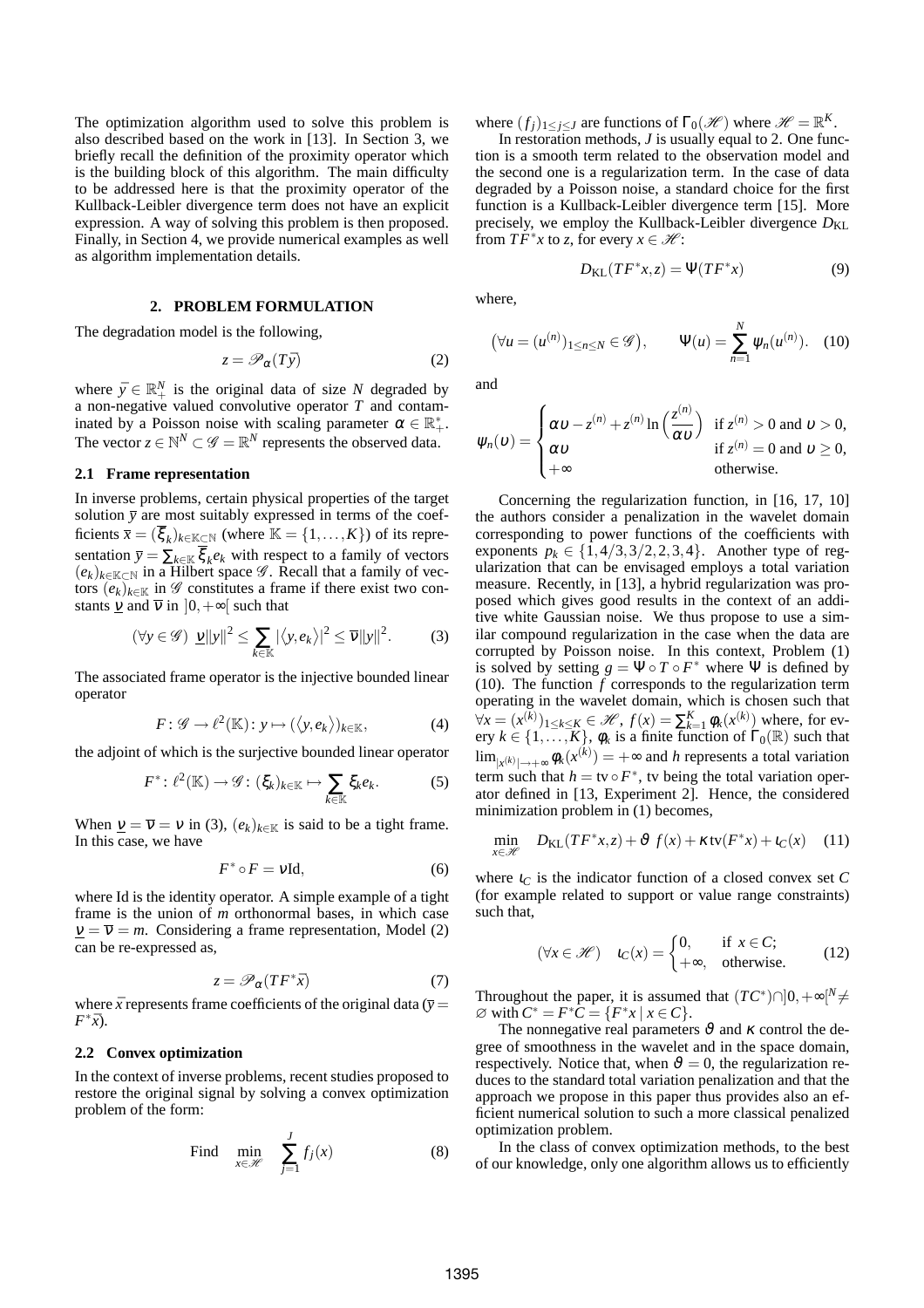minimize the sum of four terms, which are not differentiable. The algorithm was proposed by Combettes and Pesquet in [13] and is summarized next.

**Algorithm 2.1** Let  $\gamma \in [0, +\infty[$ . For every  $j \in \{1, ..., J\}$ , set  $(\omega_j)_{1 \leq j \leq J} \in ]0,1]^J$  such that  $\sum_{j=1}^J \omega_j = 1$ ,  $(y_{j,0})_{1 \leq j \leq J} \in$  $\mathcal{H}^J$  and  $x_0 = \sum_{j=1}^J \omega_j y_{j,0}$ . Let  $(a_{j,l})_{l \in \mathbb{N}}$  be a sequence in  $\mathcal{H}$ which corresponds to possible errors in the computation of proximity operators. Then, the sequence  $(x_l)_{l>1}$  is generated by the following routine: for every  $l \in \mathbb{N}$ ,

For 
$$
j = 1,...,J
$$
  
\n
$$
[p_{j,l} = \text{prox}_{\gamma/\omega_j f_j} y_{j,l} + a_{j,l}
$$
\n
$$
p_l = \sum_{j=1}^{J} \omega_j p_{j,l}
$$
\n
$$
\lambda_l \in ]0,2[
$$
\nFor  $j = 1,...,J$   
\n
$$
y_{j,l+1} = y_{j,l} + \lambda_l (2 p_l - x_l - p_{j,l})
$$
\n
$$
x_{l+1} = x_l + \lambda_l (p_l - x_l)
$$
\n(13)

The prox operator introduced in the first loop will be defined Section 3. The sequence  $(x_l)_{l>1}$  converges to a solution to Problem (8) under the following assumption.

# **Assumption 2.1**

- (i)  $\lim_{\|x\| \to +\infty} f_1(x) + \ldots + f_J(x) = +\infty.$
- (ii)  $\bigcap_{j=1}^{J}$  rintdom  $f_j \neq \emptyset$  (when  $\mathcal{H}$  is finite-dimensional)<sup>1</sup>.

$$
(iii) \ \Sigma_{l \in \mathbb{N}} \lambda_l (2 - \lambda_l) = +\infty.
$$

 $(iv) \ (\forall j \in \{1,\ldots,J\}) \quad \sum_{l \in \mathbb{N}} \lambda_l ||a_{j,l}|| < +\infty.$ 

The main difficulty in applying this algorithm to our restoration problem is that it requires to compute the proximity operators associated to each of the four terms in  $(11)$ . Closed forms of these quantities are known for the indicator function, the function  $f$  [10] and the total variation term (through the decomposition method proposed in [13]). The main problem remains in the computation of the proximity operator of the Kullback-Leibler divergence term. In the next section, we will recall the notion of proximity operator, before providing an answer to this question.

### **3. CONVEX OPTIMIZATION TOOLS: PROXIMITY OPERATOR**

## **3.1 Definition and properties**

A fundamental tool in the study of the convex optimization methods is the proximity operator introduced by Moreau in 1962 [18]. The proximity operator of  $\varphi \in \Gamma_0(\mathcal{H})$  is defined by

$$
\text{prox}_{\varphi}: \mathcal{H} \to \mathcal{H}; x \mapsto \arg\min_{y \in \mathcal{H}} \frac{1}{2} ||y - x||^2 + \varphi(y). \quad (14)
$$

We thus see that  $prox_{i_C}$  reduces to the projection  $P_C$  onto the convex set *C*. Other examples of proximity operators corresponding to the potential functions of standard log-concave univariate probability densities have been listed in [10].

We now recall the proximity operator of the potential associated with a Gamma distribution which is closely related to the Kullback-Leibler divergence [19].

**Example 3.1** [10] Let  $\omega \in [0, +\infty]$ ,  $\chi \in [0, +\infty]$ , and set

$$
\varphi \colon \mathbb{R} \to ]-\infty, +\infty] : \eta \mapsto \begin{cases} -\chi \ln(\eta) + \omega \eta, & \text{if } \eta > 0; \\ +\infty, & \text{if } \eta \leq 0. \end{cases}
$$

Then, for every  $\eta \in \mathbb{R}$ ,

$$
\text{prox}_{\varphi} \eta = \frac{\eta - \omega + \sqrt{|\eta - \omega|^2 + 4\chi}}{2}.
$$
 (16)

Our minimization problem being formulated in a frame representation, we will also need a property concerning the calculation of the proximity operator of the composition of a function of  $\Gamma_0(\mathscr{G})$  and a linear operator:

**Proposition 3.2** *[19] Let*  $\mathcal H$  *and*  $\mathcal G$  *be real Hilbert spaces,* let  $\phi \in \Gamma_0(\mathscr{G})$ , and let L:  $\mathscr{H} \to \mathscr{G}$  be a bounded linear op*erator. Suppose that the composition of L and L*<sup>∗</sup> *satisfies*  $L \circ L^* = \varsigma \overline{\mathrm{Id}}$ *, for some*  $\varsigma \in ]0, +\infty[$ *. Then*  $\varphi \circ L \in \Gamma_0(\mathscr{H})$  *and* 

$$
\text{prox}_{\varphi \circ L} = \text{Id} + \zeta^{-1} L^* \circ (\text{prox}_{\zeta \varphi} - \text{Id}) \circ L. \tag{17}
$$

# **3.2 Case of a convolutive operator** *T*

In order to solve Problem (11), we will be interested in determining the proximity operator of  $g = \Psi \circ T \circ F^*$ . As will be shown next, the proximity operator of this function can be determined in a closed form for specific cases only. However, *g* can be decomposed as a sum of functions for which the proximity operators can be calculated explicitly. We subsequently assume that:

**Assumption 3.3**  $(e_k)_{1 \leq k \leq K}$  is a tight frame of  $\mathscr{G} = \mathbb{R}^N$  with frame constant  $v > 0$ .

Let us now focus on function *g*. Let  $(I_i)_{1 \leq i \leq I}$  be a partition of  $\{1,\ldots,N\}$  in nonempty sets. For every  $i \in$  $\{1,\ldots,I\}$ , let  $M_i$  be the number of elements in  $\mathbb{I}_i$  and let  $\hat{Y}_i : \mathbb{R}^{M_i} \to ]0, +\infty[ : (\eta_n)_{n \in \mathbb{I}_i} \mapsto \sum_{n \in \mathbb{I}_i} \psi_n(\eta_n)$ . We have then  $g = \sum_{i=1}^{I} \Upsilon_i \circ T_i \circ F^*$  where  $T_i$  is the linear operator from  $\mathbb{R}^N$ to  $\mathbb{R}^{M_i}$  associated with the matrix

$$
[t_{m_1} \ldots t_{m_{M_i}}]^\top
$$

with  $\mathbb{I}_i = \{m_1, \ldots, m_{M_i}\}$ . The following assumption will play a prominent role in the rest of paper:

**Assumption 3.4** For all  $i \in \{1, ..., I\}$ ,  $(t_n)_{n \in \mathbb{I}_i}$  is a family of orthogonal vectors having the same norm  $\sigma_i^{1/2}$  with  $\sigma_i > 0$ .

Note that this assumption is obviously satisfied when  $I = N$ , that is when  $\forall i \in \{1, \ldots, I\}$ ,  $\mathbb{I}_i$  reduces to a singleton.

**Proposition 3.5** *Under Assumptions 3.3 and 3.4, we have,*  $(\forall i \in \{1,\ldots,I\})$   $(\forall x \in \mathcal{H})$ 

$$
\text{prox}_{\Upsilon_i \circ T_i \circ F^*}(x) = x + \frac{1}{\nu \sigma_i} F T_i^* (\pi_i^{(n)} - \eta_i^{(n)})_{n \in \mathbb{I}_i} \tag{18}
$$

where  $(\eta_i^{(n)}$  $T_i^{(n)}$ <sub>*n*∈I<sub>*i*</sub></sub> =  $T_iF^*x$  and

$$
(\forall n \in \mathbb{I}_i) \quad \pi_i^{(n)} = \frac{\eta_i^{(n)} - \alpha \nu \sigma_i + \sqrt{|\eta_i^{(n)} - \alpha \nu \sigma_i|^2 + 4 \nu \sigma_i z^{(n)}}}{2}
$$
\n(19)

.

<sup>&</sup>lt;sup>1</sup>The relative interior of a set *S* of *H* is designated by rint *S* and the domain of a function  $f : \mathcal{H} \to ]-\infty; +\infty]$  is dom  $f = \{x \in \mathcal{H} | f(x) < +\infty\}.$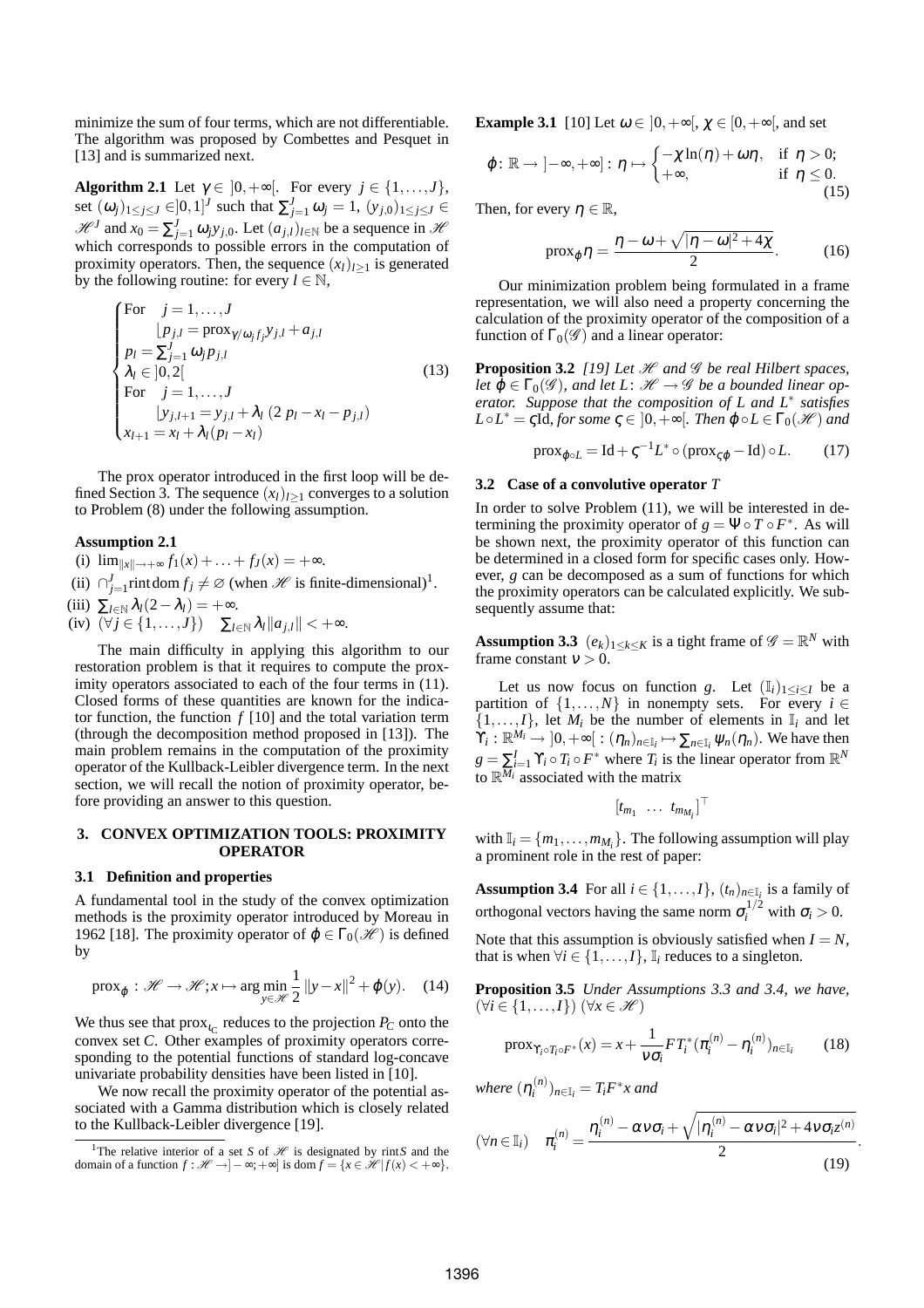# **Remark**

- (i) This result is a consequence of Proposition 3.2 by setting  $L = T_i F^*$  and by using Example 3.1 to derive prox<sub> $v_{\sigma_i} \gamma_i$ </sub>.
- (ii) It can be noticed that the application of  $T_i$  or  $T_i^*$  reduces to standard operations in signal processing. The application of  $T_i$  consists of two steps: a convolution with the degradation filter and a decimation for selected locations  $(n \in I_i)$ . The application of  $T_i^*$  also consists of two steps: an interpolation step (by setting zero everywhere except for indices  $n \in I_i$ ) followed by a convolution with the filter with conjugate frequency response.

To reduce the number of proximity operators to be computed, we want to find the smallest integer *I* such that, for every  $i \in \{1, ..., I\}$ ,  $(t_n)_{n \in I_i}$  is an orthogonal basis. Consider the particular case of a deconvolution problem for images of size  $N_1 \times N_2$  ( $N = N_1 N_2$ ) involving a periodic convolution where  $Q_1 \times Q_2$  is the kernel size. The operator *T* is associated with a matrix having a circulant-block circulant structure [20] and consequently,

$$
\begin{bmatrix} t_1^{\top} \\ \vdots \\ t_N^{\top} \end{bmatrix} = \begin{bmatrix} \Theta_0 & O & \dots & O & \Theta_{Q_1-1} & \dots & \Theta_1 \\ \Theta_1 & \Theta_0 & \ddots & & \ddots & \ddots & \vdots \\ \vdots & & & & \ddots & \ddots & \vdots \\ \Theta_{Q_1-1} & & & & & \ddots & \Theta_{Q_1-1} \\ O & \ddots & & & & & \ddots & \vdots \\ O & \dots & O & \Theta_{Q_1-1} & \dots & \Theta_1 & \Theta_0 \end{bmatrix}
$$
 (20)

where *O* is the null matrix of size  $N_2 \times N_2$  and  $(\forall q_1 \in \{0, \ldots, Q_1 - 1\}) \Theta_{q_1}$  is the matrix of size  $N_2 \times N_2$ defined by

$$
\Theta_{q_1} =
$$



 $(\theta_{q_1,q_2})_{0 \leq q_1 < Q_1, 0 \leq q_2 < Q_2}$  denotes here the point spread function of the degradation filter.

Let us define  $I_1 = \min\{i_1 \geq Q_1 | N_1 = 0 \mod i_1\}$  and,  $I_2 = \min\{i_2 \geq Q_2 \mid N_2 = 0 \mod i_2\}$ . In order to satisfy Assumption 3.4, we subsequently set  $I = I_1 I_2$ .

For all  $(i_1, i_2) \in \{1, \ldots, I_1\} \times \{1, \ldots, I_2\}$ , set  $i = i_2 +$  $I_2(i_1 - 1)$  and define

$$
\mathbb{I}_i = \{n_2 + N_2(n_1 - 1) | (n_1, n_2) \in \{1, ..., N_1\} \times \{1, ..., N_2\}
$$
  
and  $n_1 = i_1 \mod I_1, n_2 = i_2 \mod I_2\}$ . (22)

Then, Assumption 3.4 holds and, for all  $i \in \{1, ..., I\}$ ,  $\sigma_i = \sum_{q_1=0}^{Q_1-1} \sum_{q_2=0}^{Q_2-1} |\theta_{q_1,q_2}|^2.$ 

We have therefore defined sets  $(I_i)_{1 \leq i \leq I}$  for which we can compute the associated proximity operators as expressed by

Proposition 3.5. Note that calculations for other forms of convolution operations (e.g. including zero-padding) can be achieved in a similar way.

Regarding Algorithm 2.1, the *J* proximity operators to be computed are: the *I* proximity operators corresponding to prox  $\frac{\gamma}{\omega}$   $\gamma_i \circ T_i \circ F^*$ , the four proximity operators associated with the total variation term [13], the proximity operator of the regularization function *f* and also, the projection onto the convex set *C*. To sum up,  $J = I + 6$  proximity operator computations are needed in order to solve Problem (11).

# **4. EXPERIMENTAL RESULTS**

In our simulations, our objectives are twofold: we will first be interested in studying the influence of the combination of total variation and wavelet regularization terms and then, we will compare the results obtained by using the proposed algorithm with those corresponding to state-of-the-art methods. Two test images  $(N_1 = N_2 = 256)$  will be considered (see Fig. 1). For both examples, *T* is a uniform blur with kernel dimensions  $Q_1 = Q_2 = 3$ . Therefore, the partition cardinality *I* introduced in Section 3.2 is such that  $I_1 = I_2 = 4$ . *C* is here defined as  $(F^*)^{-1}C^*$  with  $C^* = [0, 255]^N$ . A tight frame version of the dual-tree transform (DTT) proposed in [21] ( $v = 2$ ) using Symlets of length 6 has been employed over 3 resolution levels. Strictly convex non-differentiable potential functions are chosen, such that  $\phi_k = \omega_k |.|^{p_k} + \chi_k|$ . where  $(\omega_k, \chi_k) \in ]0, +\infty[^2$  and  $p_k \in \{4/3, 3/2, 2\}.$ 



Figure 1: "Peppers" image (left) and "Sebal" image (right).

#### **4.1 Influence of each regularization term**

We present some numerical and visual results considering different adjustments of  $\vartheta$  and  $\kappa$ . This experiment allows us to illustrate the influence of the wavelet regularization and the total variation one. In the images displayed in Figure 2, it can be observed the artefacts related to the wavelet regularization, the staircase effects which are typical of the total variation penalization and also the advantage of using a hybrid regularization. Table 1 provides quantitative results allowing us to evaluate the impact of the adjustement of the regularization factors  $\vartheta$  and  $\kappa$ .

|                    | $\kappa = 0.04$ | $\kappa = 0.02$ | $\kappa = 0.01$ | $\kappa = 0.005$ |
|--------------------|-----------------|-----------------|-----------------|------------------|
| $\vartheta = 1$    | 20.6            | 21.6            | 21.9            | 21.9             |
| $\vartheta = 0.2$  | 21.4            | 22.6            | 22.9            | 22.5             |
| $\vartheta = 0.1$  | 21.6            | 22.8            | 23.1            | 22. I            |
| $\vartheta = 0.05$ | 21.8            | 23.0            | 23.0            | 21.4             |
|                    | 21.8            | 22.8            | 22.             | 19.1             |

Table 1: SNR for "Peppers" image with  $\alpha = 0.1$ . Iteration number (IN) lies between 100 and 200.